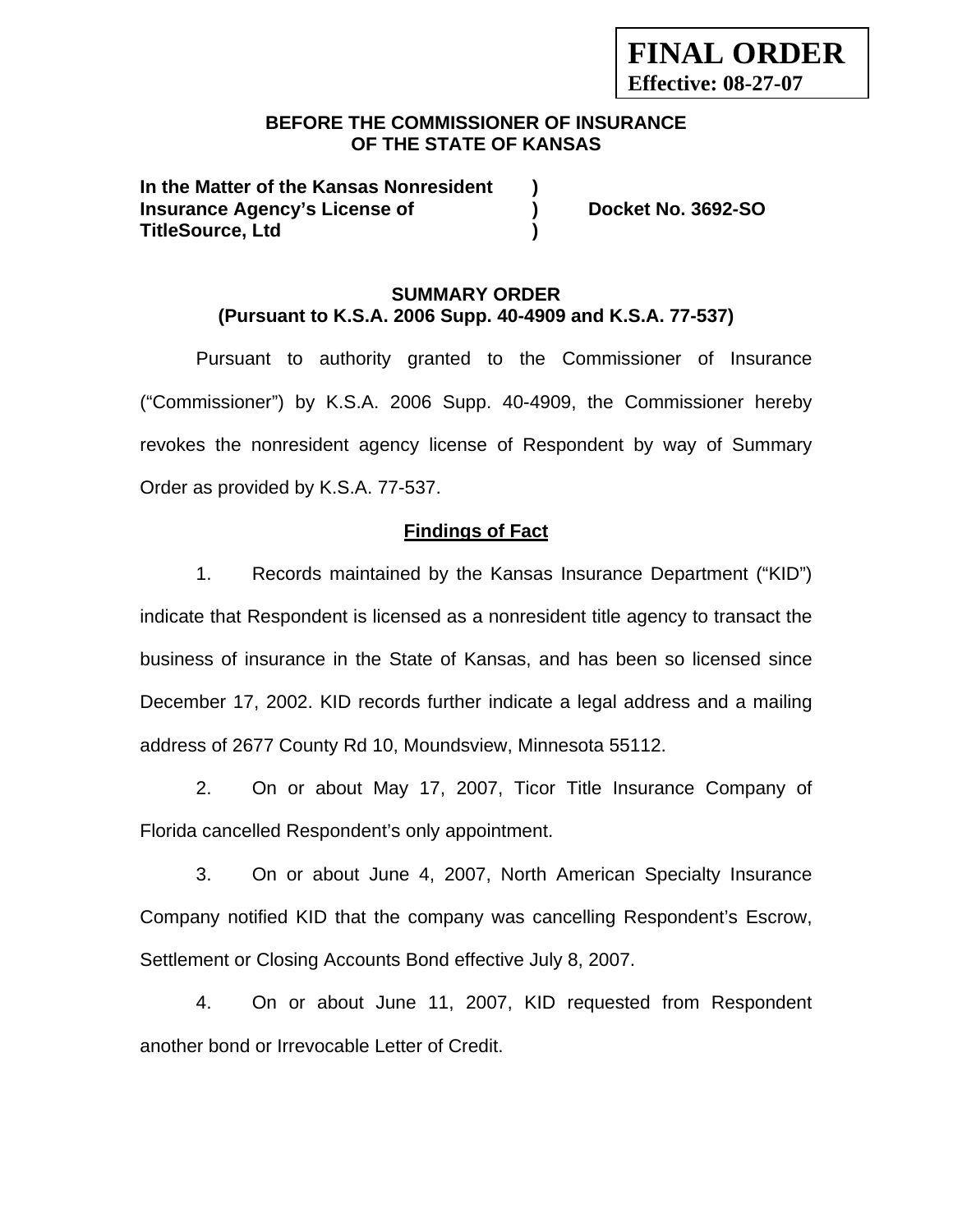5. Respondent has not provided the information that was requested

by KID.

#### **Applicable Law**

6. K.S.A. 40-1139(a) states, in relevant part:

The title insurance agent who handles escrow, settlement or closing accounts shall file with the commissioner a surety bond or irrevocable letter of credit in a form acceptable to the commissioner, issued by an insurance company or financial institution authorized to conduct business in this state, securing the applicant's or the title insurance agent's faithful performance of all duties and obligations set out in K.S.A. 40-1135 through 40-1141 and amendments thereto.

#### **Conclusions of Law**

7. The Commissioner has jurisdiction over Respondent as well as the subject matter of this proceeding, and such proceeding is held in the public interest.

8. Based on the facts and circumstances set forth herein, it appears that TitleSource, Ltd. failed to file with the commissioner a surety bond or irrevocable letter of credit in a form acceptable to the commissioner, issued by an insurance company or financial institution authorized to conduct business in this state, and securing the applicant's or the title insurance agent's faithful performance of all duties and obligations in violation of K.S.A. 40-1139(a).

9. The Commissioner of Insurance retains jurisdiction over the subject matter of this proceeding and over the parties for the purpose of entering such further order or orders as may be deemed proper.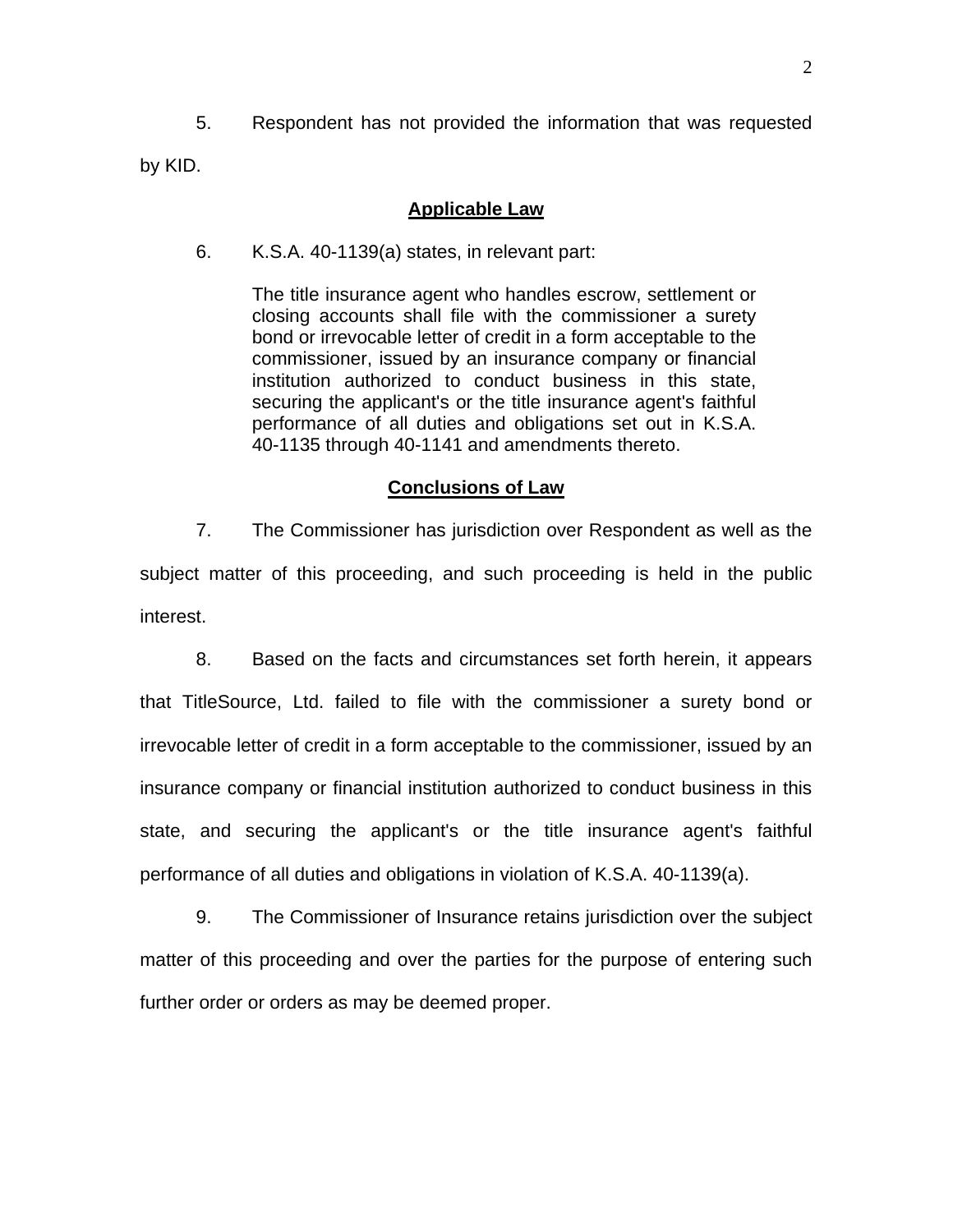**IT IS THEREFORE ORDERED BY THE COMMISSIONER OF INSURANCE THAT:** 

1.The Kansas nonresident agency license of TitleSource, Ltd. is hereby **SUSPENDED**, effective on the effective date of this order.

2. **IT IS FURTHER ORDERED** that the respondent TitleSource, Ltd. shall CEASE and DESIST from the sale, solicitation or negotiation of title insurance and/or receiving compensation deriving from the sale, solicitation or negotiation of title insurance conducted after the effective date of this order until TitleSource, Ltd. files with the commissioner a surety bond or irrevocable letter of credit in a form acceptable to the commissioner, issued by an insurance company or financial institution authorized to conduct business in this state, and securing the applicant's or the title insurance agent's faithful performance of all duties and obligations.

#### **Notice of Right to Hearing or Appeal**

You are entitled to a hearing pursuant to K.S.A. § 77-537, the Kansas Administrative Procedure Act. If you desire a hearing, you must file a written request for a hearing with:

> John W. Campbell, General Counsel Kansas Insurance Department 420 S.W. 9th Street Topeka, Kansas 66612.

This request must be filed within fifteen (15) days from the date of service of this Order. If you request a hearing, the Kansas Insurance Department will notify you of the time and place of the hearing and information on the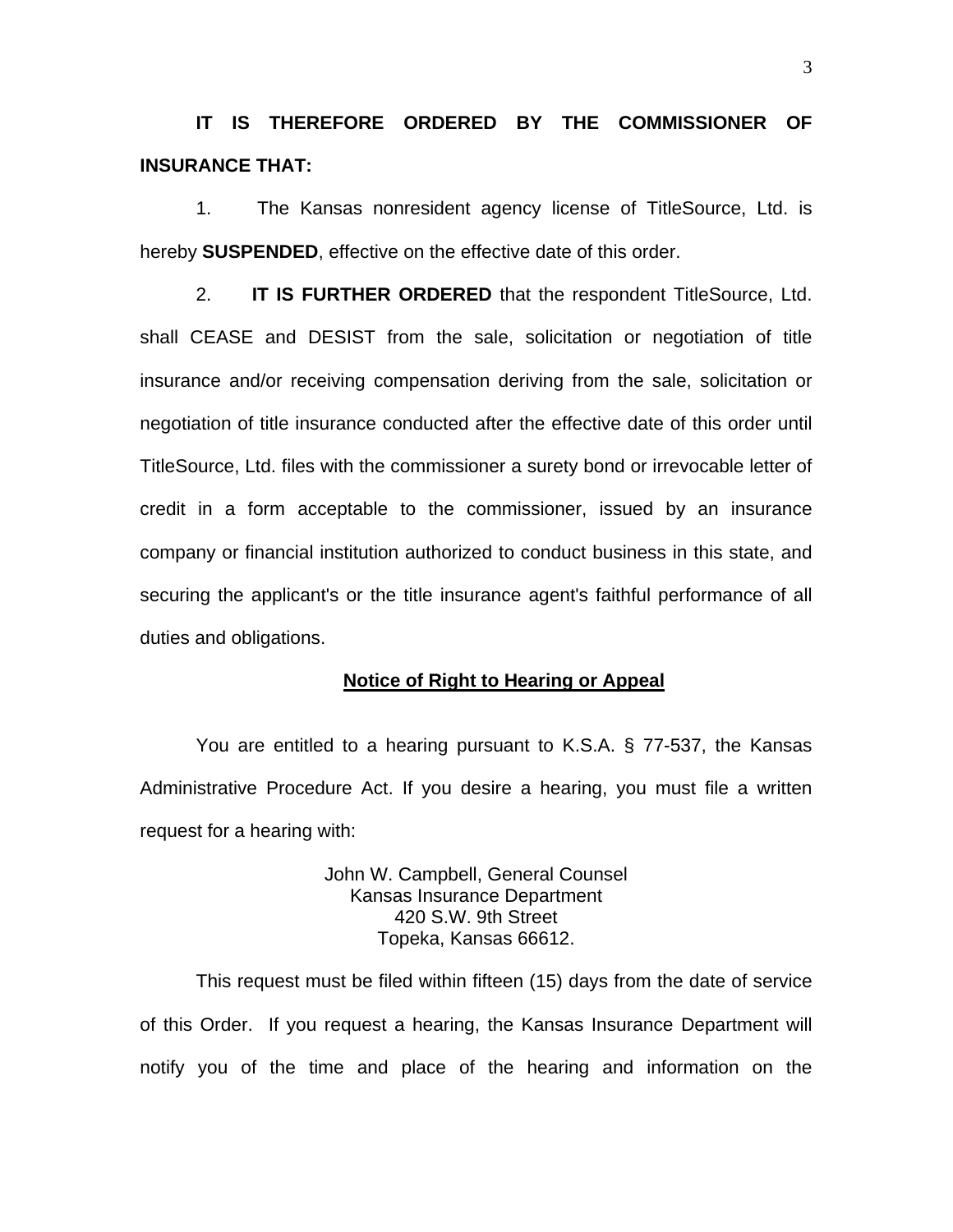procedures, right of representation, and other rights of parties relating to the conduct of the hearing, before commencement of same.

If a hearing is not requested in the time and manner stated above, this Order shall become effective as a Final Order upon the expiration of time for requesting a hearing, pursuant to K.S.A. § 77-613. In the event that you file a petition for judicial review, pursuant to K.S.A. §77-613(e), the agency officer to be served on behalf of the Kansas Insurance Department is:

> John W. Campbell, General Counsel Kansas Insurance Department 420 S.W. 9th Street Topeka, Kansas 66612.

**IT IS SO ORDERED THIS \_\_1st\_\_ DAY OF \_\_AUGUST\_\_, 2007, IN** 

# **THE CITY OF TOPEKA, COUNTY OF SHAWNEE, STATE OF KANSAS.**



Approved and Submitted by:

\_/s/ Sandy Praeger\_\_\_\_\_\_\_\_\_\_\_\_\_\_\_\_ Sandy Praeger Commissioner of Insurance

 \_/s/ John W. Campbell\_\_\_\_\_\_\_\_\_\_\_\_\_ John W. Campbell General Counsel

/s/ Deletria L. Nash\_ Deletria L. Nash Assistant General Counsel